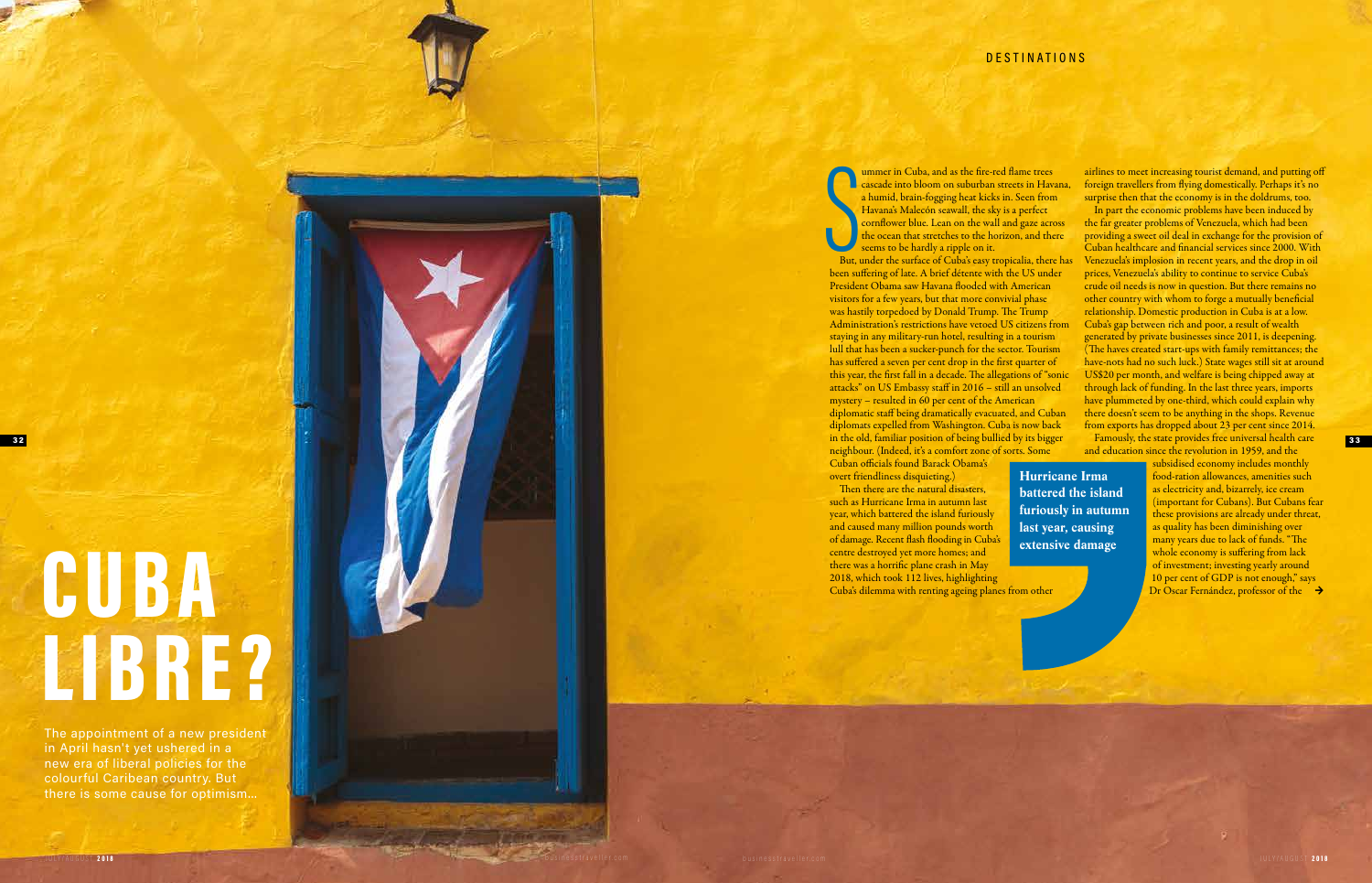University of Havana's Department of Economics. And the cursed US trade embargo remains.



Still, the possible winds – or gentle breezes, perhaps – of change are again stirring. For there is a new president. For the first time since 1959, someone who doesn't have the name Castro is at the top. Raúl Castro, the late Fidel's younger brother (aged 87) and president from 2008, has handed the reins to Miguel Díaz-Canel, the former vice-president, who is nearly three decades his junior (Raúl will be staying on as head of party until 2021). Observers are not clear on whether Mr Díaz-Canel, an engineer, is going to be more progressive economically. The current message is one of continuity, ostensibly to warn off external threats. But, while the new president remains surrounded by old-generation officials, his relative youth is a "source of hope", according to Ricardo Torres of the Centro de Estudios de la Economía Cubana. Will Díaz-Canel follow in the wake of Vietnam and China's elites – socialist brethren who prioritised political over economic control, thereby presiding over the generation of wealth? do not [even] like to label the changes in Cuba under 'reforms' to avoid linking Cuba with its Asian peers," explains Torres.

> model has not changed enough," he says, "because of central planning, and majority state ownership, which has reduced the pace and the scope of reforms."

### NEW PRESIDENT, NEW ERA?

Díaz-Canel certainly has a job on his hands. A sprightly 58, he was 29 when the Berlin Wall came down. This signalled the start of Cuba's Special Period, when subsidised petroleum and other products from the former Soviet Union dried up. A sudden and huge drop in GDP, black-outs, economic privations and hardships defined life after the collapse of the Soviet benefactor. The task of continuing the revolution became harder; the generation below Díaz-Canel is consumer and not politically oriented – some might say, conveniently politically apathetic. The current generation seem more focused on social media than social welfare, and that's despite the paucity of wifi.

Since Díaz-Canel hit middle age, Cuban society has moved through a series of waiting rooms, as if on the verge of something just about to happen. Yet the one-party system and quasi-Soviet outlook, the curtailed freedoms in regards to political opposition or expression, these all remain.

> To avoid the creation of an economic elite, the government is seeking foreign, not domestic capital, preferring to extend a huge levy on the lives of Cubans rather than risking home-turf big business developing, which could threaten economic equality and state power. Cubans, though, have had a taster of self-improvement – the genie is already out of the  $\rightarrow$

Díaz-Canel's appointment as president does, however, mark the end of an era that began with the death of Fidel in 2015. The Castros dominated Latin American politics for six decades. Resistance to US hegemony and lauding of the socialist populist revolutions in Latin America defined their outlook. Education and social services, free healthcare and near-universal literacy

![](_page_1_Picture_7.jpeg)

Cash cows of the economy have been ring-fenced for the state. In tourism, private activity has only been allowed around its edges – for example in transfers, Airbnb-style rentals (known as casas particulares), and paladares, which are small private restaurants. In the middle of last year, spooked by the lust for mobility taking root on the island, the state froze new licences for paladares and casas. At the end of the year, they then curtailed the amount of activities per business. The official reason was tax evasion, certainly a problem for business owners in a country where people

were their achievements, and these factors remain unparalleled in Latin America.

Officially president from 2008, Raúl Castro was a quieter president than his brother, not as charismatic, intellectual or dashing. But Raúl acquiesced to global reality more than unyielding Fidel, allowing the development of around 200 small (and legal) types of businesses, from nail technicians to children's party entertainers, burger-bar owners to professional photocopiers. This unleashed a privatised economy that now occupies around 12 per cent of working Cubans. But those changes did not induce major growth, according to Torres. "The underlying philosophy of the economic

**FROM TOP:** An old Cuban peso; the country is famed for its cigars; the ubiquitous classic cars in front of the Capitol building in Havana

routinely steal from the state to make a living. But that's not the whole story. "It's more a matter of the party [not] accepting new concepts," argues Fernández. "The last two party congresses cleared the path for the private sector, but certain [parts of officialdom] are unconvinced, and are delaying implementation."'